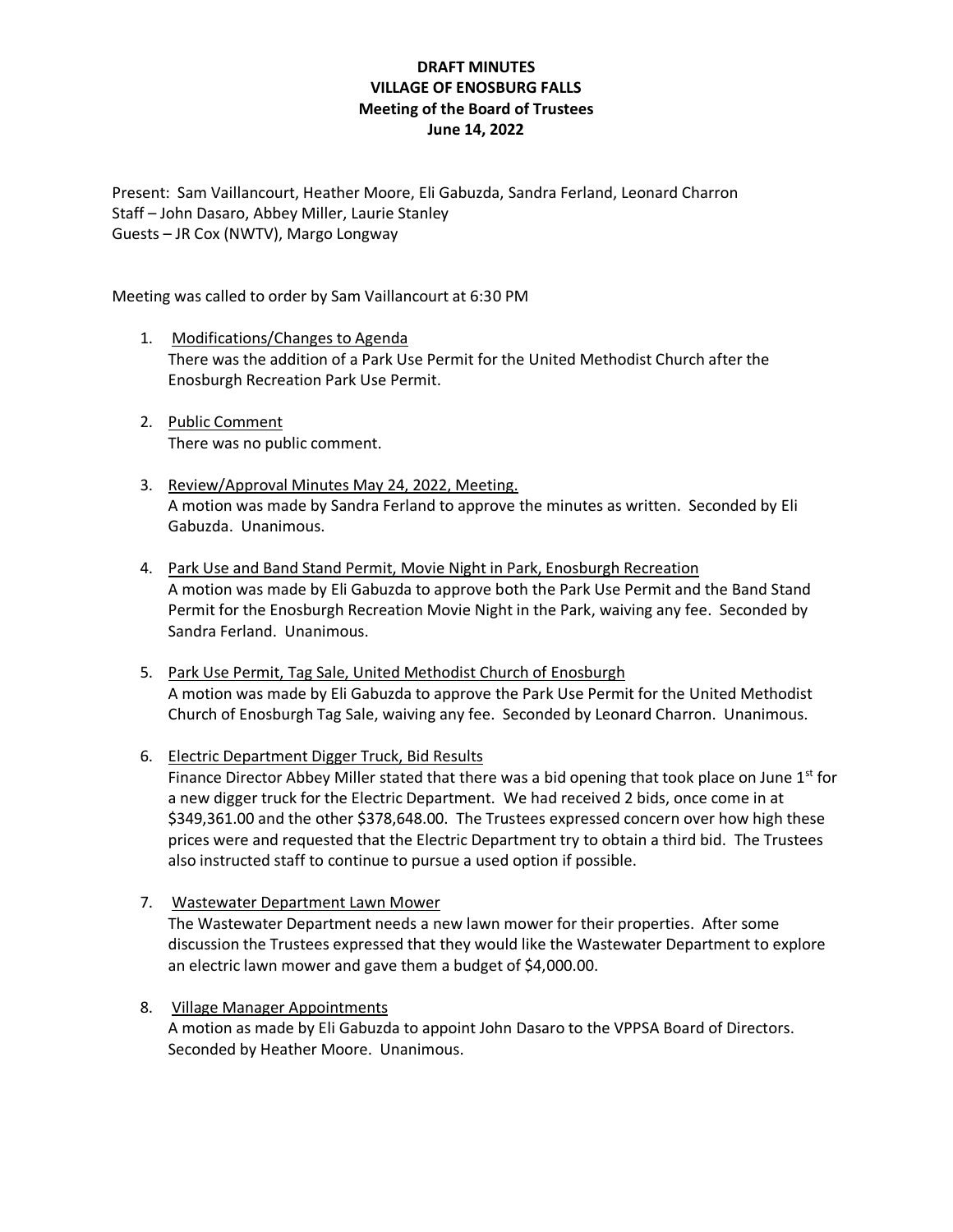# **DRAFT MINUTES VILLAGE OF ENOSBURG FALLS Meeting of the Board of Trustees June 14, 2022**

A motion was made by Eli Gabuzda to add John Dasaro to all Village accounts with Community National Bank and to grant him signatory authority, leaving Abbey Miller, Samuel Vaillancourt, Eli Gabuzda, Sandra Ferland, Heather Moore, Leonard Charron and Andre Beaulieu on the accounts. Seconded by Leonard Charron. Unanimous.

A motion as made by Eli Gabuzda to add John Dasaro, Abbey Miller, Heather Moore, Eli Gabuzda and Sandra Ferland to all Village accounts with TD Bank, leaving Samuel Vaillancourt, Andre Beaulieu, and Leonard Charron on all accounts, removing Johnathan Elwell, Matt Miner, Guy Breault, Jesse Woods, and Jason Larose. Seconded by Sandra Ferland. Unanimous.

A motion was made by Eli Gabuzda to remove Jonathan Elwell and Joanne Davis from access to the Village's Safe Deposit Box at TD Bank, leaving Andre Beaulieu and adding Laurie Stanley and John Dasaro. Seconded by Leonard Charron. Unanimous.

A motion was made by Eli Gabuzda to add John Dasaro as the backup for the FERC relicensing project, leaving Abbey Miller as the main point of contact, and removing Gary Denton. Seconded by Leonard Charron. Unanimous.

A motion was made by Eli Gabuzda to make John Dasaro and Abbey Miller an officer and/or authorized agent for the Village of Enosburg Falls. Seconded by Leonard Charron. Unanimous.

A motion was made by Eli Gabuzda to add John Dasaro to all Village accounts at Peoples Trust Company. Seconded by Sandra Ferland. Unanimous.

#### 9. Staff Report

- $\triangleright$  Electric Department Rate Case In working with VPPSA on a rate case for the Electric Department a lot of questions and concerns have come up and Abbey Miller is recommending to the Trustees that we hold off on a full rate case for 2022 and pursue it in 2023.
- $\triangleright$  Hydro Building Weatherization On June 10<sup>th</sup>, Abbey Miller had a meeting with VEIC and Lakeside Construction to do a walk through of both hydro buildings. VEIC and the contractors are going to put together a scope of work and their recommendations based up on the visit so we can move forward with weatherizing the hydro buildings.
- $\triangleright$  VPPSA updates Abbey Miller is coordinating to get Shawn Enterline, Ken Nolan, and Ken St. Amour to the second meeting in July to talk about AMI and Purchase Power.
- $\triangleright$  Flashing Speed Limit Sign In trying to set up the flashing speed limit sign on Elm Street, the Highway department ran into issues with the sign not working and we have had to send it back to the manufacturer.

Village Manager Report

 $\triangleright$  John has asked Laurie to take on the role of Safety Officer for all departments. Laurie will be updating documentation and attending and coordinating safety trainings and meetings.

#### 10. Other Business